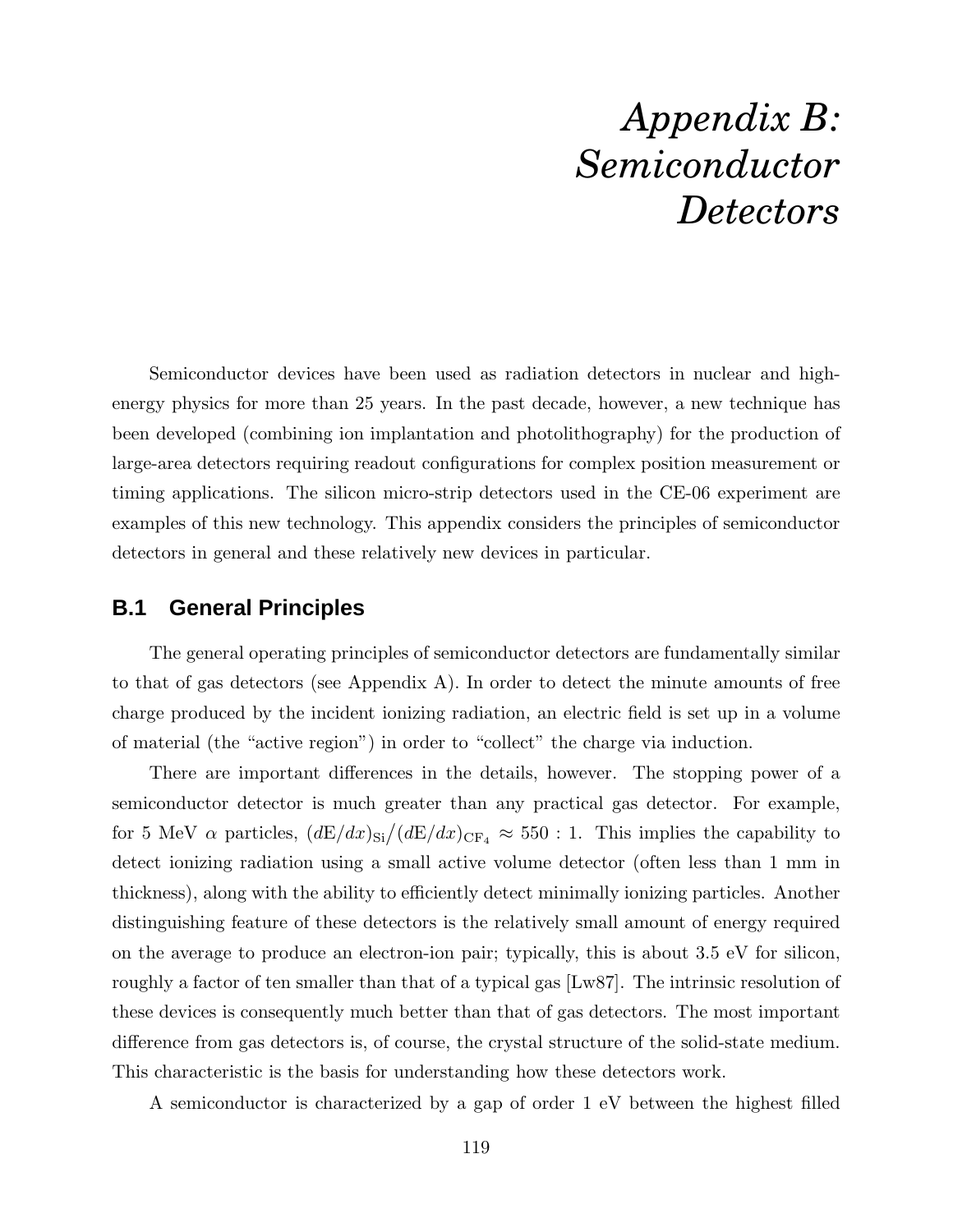and lowest unfilled electron energy levels. For pure ("intrinsic") silicon, the filled levels (the "valence" band) correspond to electrons attached to ions and the unfilled levels (the "conduction" band) to "free" electrons. Since the valence levels are completely filled, no electron in this band can contribute to a current in the silicon. A valence electron may, however, jump the gap into the conduction band via thermal excitations, which implies that near absolute zero a semiconductor becomes a good insulator. A true insulator is different primarily in the size of the energy gap: a large gap can make thermal excitation very improbable even at high temperatures.

An electron which does reach the conduction band leaves behind a vacancy (or "hole") in one of the valence band energy states. Because of the small separation in energy between the levels in the band, a neighboring electron can easily jump into the available state, itself leaving another empty level. This motion of charge is a current as real as that due to the motion of the electrons in the conduction band, and is called the "hole current." A model for current in a semiconductor must therefore take into account both the electron and hole contributions.

In practice, it is impossible to construct a completely pure sample of crystalline silicon, and impurities even at the level of one atom in  $10^9$  can significantly alter [As76] the crystal's conduction properties. Typically, impurities produce energy levels deep inside the (previously empty) band gap. These levels can remove or capture charge carriers via recombination or trapping into metastable states.

This charge carrier loss is detrimental to good detector performance: high efficiency, good resolution, and fast signal risetimes depend on the rapid and complete charge collection of the ionization event's charge. Many detectors are produced by purposefully introducing ("doping") impurities into the silicon, replacing atoms at their lattice sites.

Commonly used dopants for silicon are atomically pentavalent and trivalent, for example, arsenic and boron, respectively. Arsenic has an "extra" electron which does not participate in the covalent bonding with the lattice silicon atoms. This electron is only weakly bound to the impurity atom (since the nucleus is shielded by the other valence electrons) and resides in an energy level just below the conduction band. A trivalent impurity has, on the other hand, an "extra" hole and so produces an energy level located just above the valence band. Arsenic and boron, under these conditions, are referred to as "donor" and "acceptor" atoms, respectively.

Doping with donors or acceptors in concentrations of a few parts in  $10^9$  produces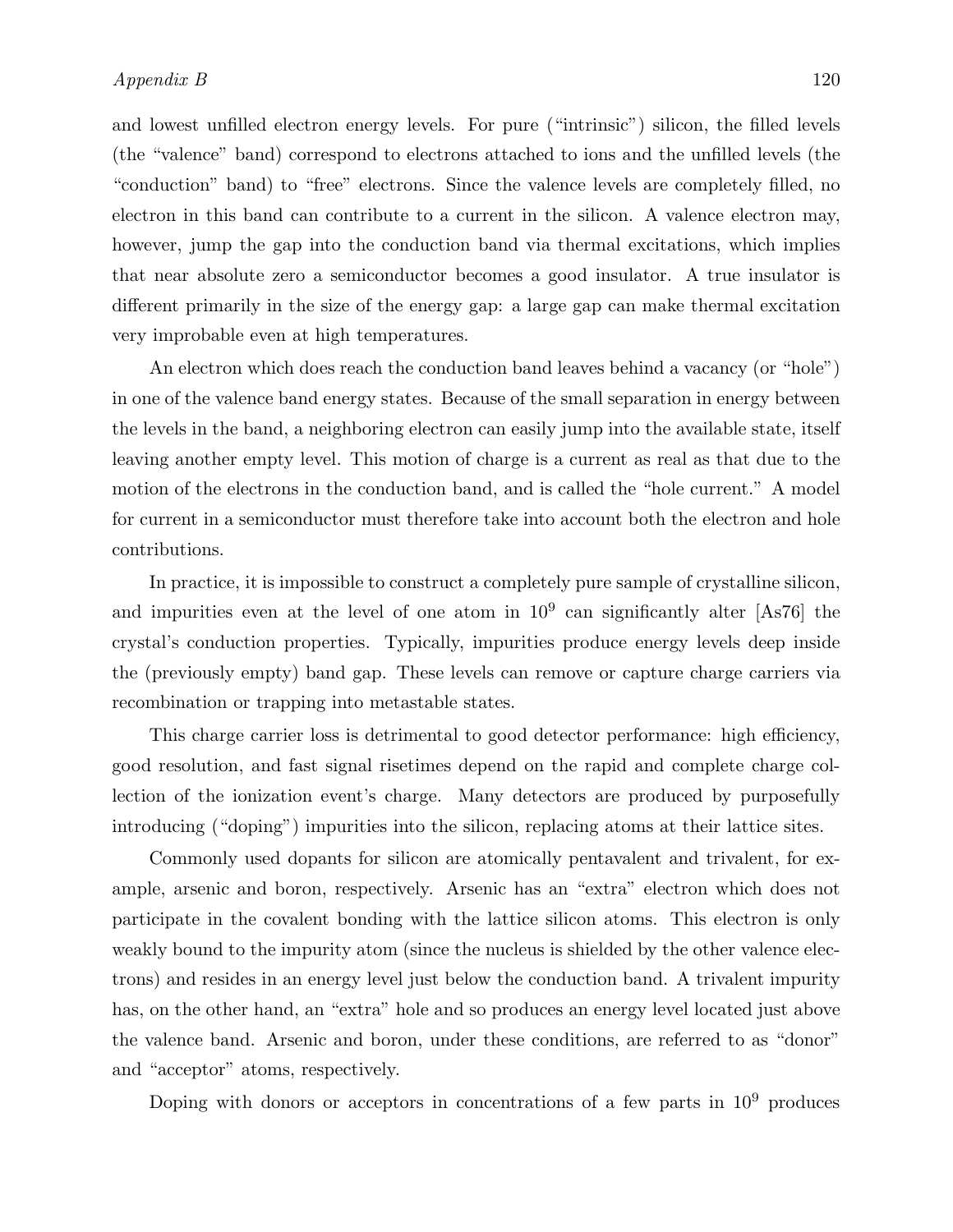n-type or p-type silicon, respectively, named for the sign of the extra charge carrier that is donated. For n-type materials, electrons are called the majority carriers and holes the minority carriers, and vice versa for p-type materials. Dopant concentrations as high as a few parts in  $10^4$  produce  $n^+$  and  $p^+$  silicon, which is highly conductive and often employed to make electrical contact with n- and p-type silicon.

A "p-n junction" is formed when n-type and p-type materials are placed in close contact. These junctions commonly play a major role in silicon detectors. In the absence of an external field, electrons on the n-side tend to diffuse via thermal motion across the junction to the p-side. Normally, a diffusion of electrons in the opposite direction from the p-side would, on the average, cancel this but there are many fewer conduction electrons on that side (they are the minority carriers) and so a net current of electrons results. Exactly the same argument can be made for the p-side majority holes: a net hole current is set up from the p-side to the n-side. The following discussion only considers the (equivalent) electron motion.

The electrons flow across the junction, leaving bare donor atoms (+1 net charge), and recombine with p-side majority holes, producing bare acceptor atoms (-1 net charge). The bare atoms produce an internal electric field which tends to prevent further electron flow. The section of material in which there exists a non-zero electric field is called the "depletion region," since any electron-hole pairs generated there (thermally or by ionizing radiation) are swept out by the field. Here, majority carrier current is suppressed whereas minority carrier current (i.e., conduction electrons flowing from the p-side to the n-side) is not. An equilibrium is reached when the normally small minority carrier current equals the suppressed majority carrier current. In silicon, the "contact potential" corresponding to the internal field thus set up is typically  $V_0 \approx 1$  volt. The thickness of the depletion region for an intrinsic n-type detector, such as those used in the CE-06 experiment, is

$$
d_{\mathbf{n}} = (2\epsilon \rho_{\mathbf{n}} \mu_e V_0)^{\frac{1}{2}},\tag{B.1}
$$

where  $\rho_n$  is the n-type resistivity,  $\epsilon$  is the relative dielectric coefficient, and  $\mu_e$  is the electron mobility in the silicon. The high resistivity n-type material used in the CE-06 silicon detectors has  $\rho_n \approx 2 \times 10^4 \Omega \text{ cm}$ , thus with a typical value  $V_0 \approx 1$  volt,  $d_n \approx 75 \mu \text{m}$ .

A p-n junction detector is typically reverse-biased: an external field is applied in the same sense as the internal junction field, i.e., a positive electrode is attached to the n-side, and a negative one to the p-side. The calculation of the depletion region width is the same,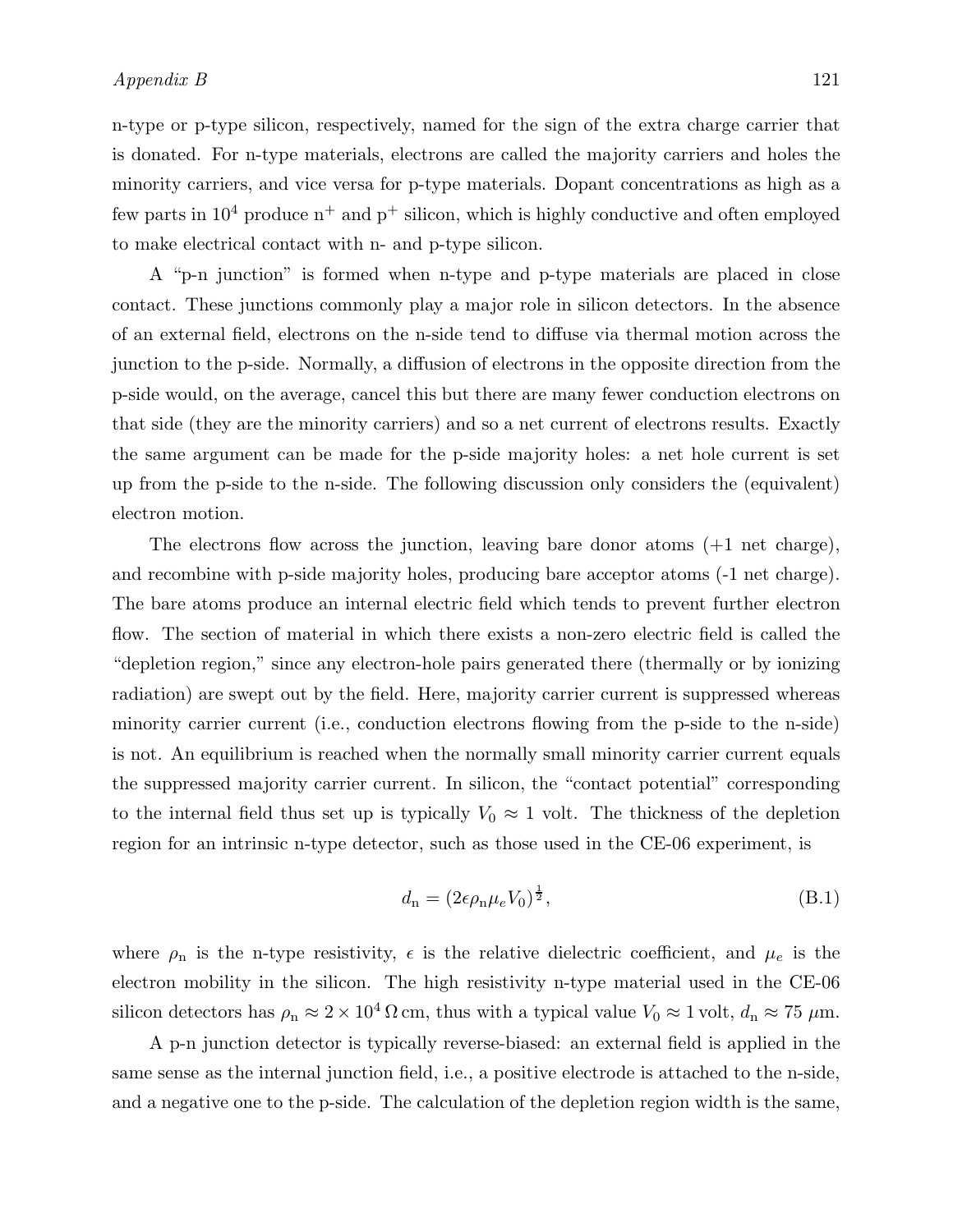with  $V_0$  replaced by the applied voltage  $V_{\rm app}$ . For the particular type of detector used in CE-06,  $V_{\text{app}} = 10$  volts creates a depletion depth of  $d \approx 240 \mu \text{m}$ . For the experiment, the detectors were "over-biased" to approximately 50 volts. Here, the bias level is more than enough to attain a fully-depleted detector, in which the width of the active volume is comparable to the physical detector thickness. The over-biasing further enhances the timing resolution by 10–15% by increasing the field strength in the depletion region.

The increase in the depletion region and the suppression of the majority current are the main reasons for the reverse-biasing of a p-n junction detector. This region is the sensitive volume of the detector: ionizing radiation produces electron-hole pairs which are accelerated out of the region by the field and collected by the electrodes. Electron-hole pairs produced outside the region (in a "dead layer") are not under the field influence and are free to recombine or become trapped. Fully depleted detectors are those with depletion regions essentially as large as the physical detector depth.

In practice, heavily doped  $n^+$  and  $p^+$  layers are added to the n and p sides respectively. so that metal electrodes can be attached and the induced signals can be read out directly. Without these layers, a depletion zone is formed at the metal-semiconductor interface (a "Schottky barrier"), which would prevent proper charge collection from the actual p-n junction. Such a barrier still forms in the  $n^+$  and  $p^+$  material but the heavy doping causes the width of the depletion region to be essentially zero.

The signal formation in the p-n junction detector is by induction (not actual charge collection) as in Appendix A. In contrast to the gas situation, however, the electron and hole motions contribute roughly equally to the total signal, and no real electron multiplication takes place. The signal on the positive electrode in a standard reverse-biased configuration is negative with a rise-time on the order of  $\tau = \epsilon / en_{\text{donor}} = \rho_{\text{donor}} \epsilon$ . The high-resistivity silicon used in the CE-06 Si detectors has an "intrinsic" rise-time on the order of 20 nsec.

In a real detector, a "leakage" current exists which induces a signal of the same sign on the electrodes as the desired signal from the incident radiation. The small current due to the motion of thermally generated minority carriers (electrons moving from the p-side to the n-side) is a contribution to this, although the largest factor in the leakage current is often due to surface effects. This can include current on the surface of the detector edge (via a surface contaminant, perhaps) from one contact to the other or current through an epoxy mount, etc. The leakage current provides a limit on the smallest real signal that can be observed: it is caused by essentially random processes and as such can be indistinguishable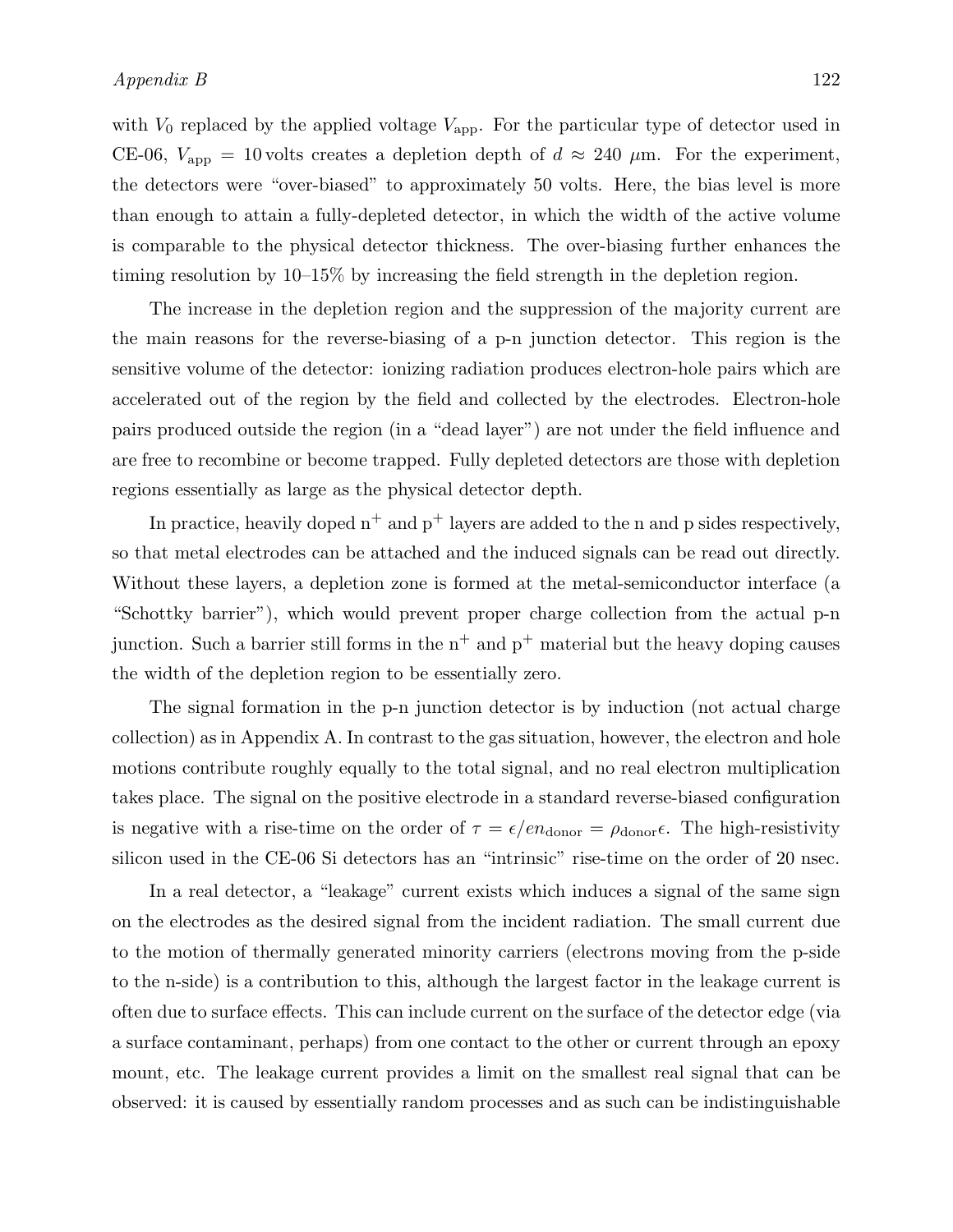from an ionizing event. The method of oxide passivation can greatly reduce the surface component of the current (to levels comparable to the thermal currents) and thus allow the construction of much larger p-n junction detectors, with areas of 10's of cm<sup>2</sup> compared to  $1 \text{ cm}^2$ .

## **B.2 Passivated, Ion-Implanted Silicon Detectors**

The micro-strip detectors such as those used in CE-06 combine the technology of oxide passivation, ion implantation, and photolithography. Typically, a planar sample of highpurity silicon (which is often weakly n-type to begin with due to residual donor impurities) is "passified": an insulating oxide layer is formed on it [Kn89]. Photolithography, which is essentially a technique for etching patterns in materials using light, is performed on one face<sup>[1]</sup> to remove the  $SiO<sub>2</sub>$  from specific areas.

At this stage in the construction, the etched silicon wafer is subjected to ion implantation. This is the bombardment of donor atoms on one face and acceptor atoms on the other. For the n-type wafers used in CE-06, acceptors are implanted on the front, etched face to produce a p-n rectifying junction (and a  $p^+$  surface layer), while donors are implanted on the back to produce a non-rectifying  $n^+$  surface.

The sample is then baked to anneal the radiation damage produced by the ion implantation, which could otherwise leave lattice defects producing increased leakage current and slow or incomplete charge collection. Finally, aluminum is evaporated on the faces which can then be etched in the desired entrance and/or exit patterns, again by photolithography.

There are several inherent advantages to the ion-implanted passivated detectors over the devices based on Schottky barriers (also called surface-barrier detectors). The leakage current via surface channels can be greatly reduced since the actual p-n junctions are inside the volume of the sample and do not extend to the physical sample edge. For a fully depleted detector, the dead layer thickness is due to the entrance and exit windows and can be made very small  $(< 1000 \text{ Å})$  since the largest contribution to the layer is from the evaporated aluminum (barring fingerprints!). Furthermore, complex readout electrodes can be etched on the front or back face to suit a wide variety of applications.

The micro-strip detector is a particular example of a readout configuration where electrode "strips" are etched parallel to one another across the detector face, separated by insulating material (typically,  $SiO<sub>2</sub>$ ). Each electrode can be read out separately and

<sup>[1]</sup> More complex readouts can require etching of more than one face.